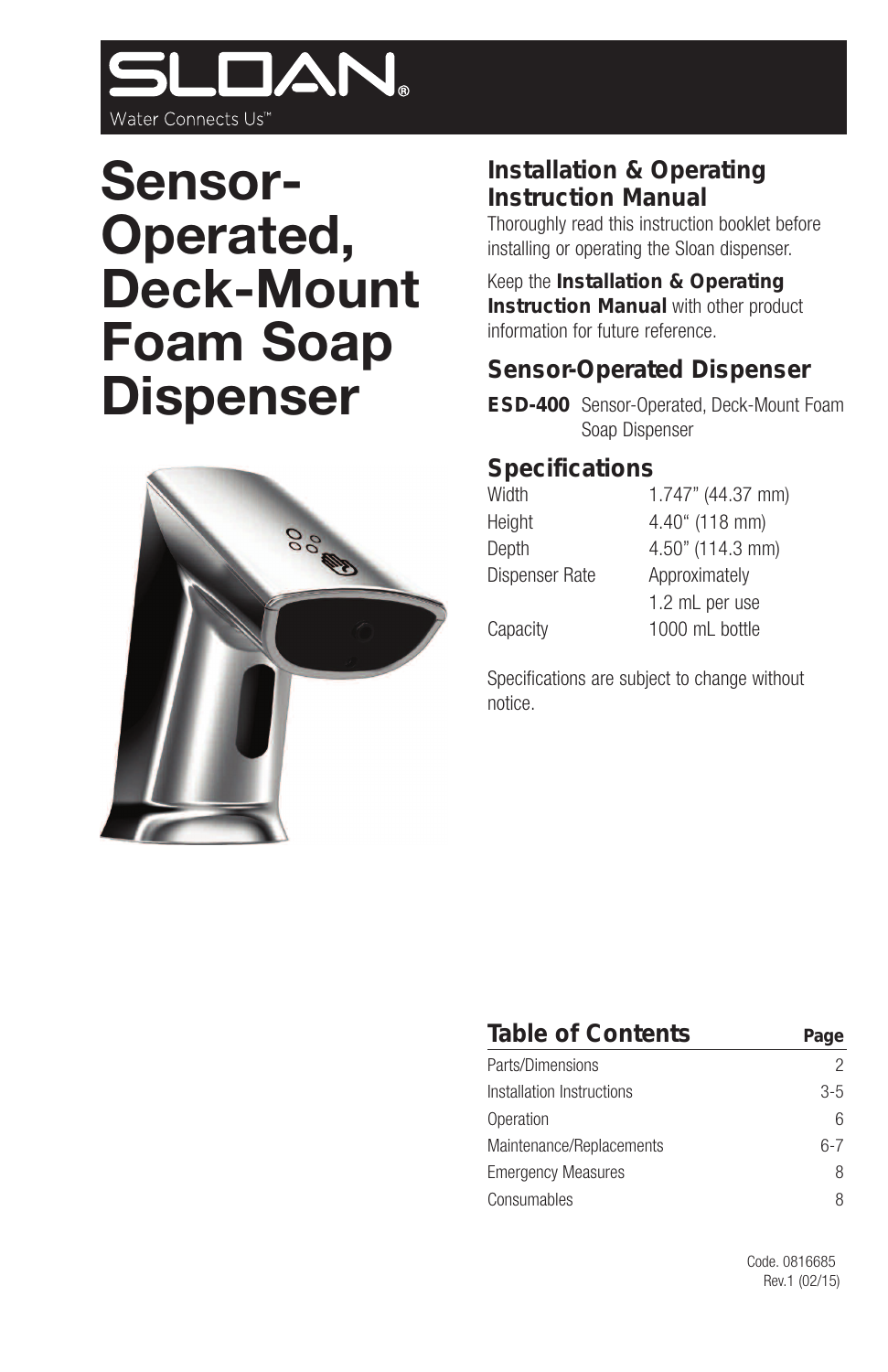# **OVERVIEW OF PARTS AND DIMENSIONS**

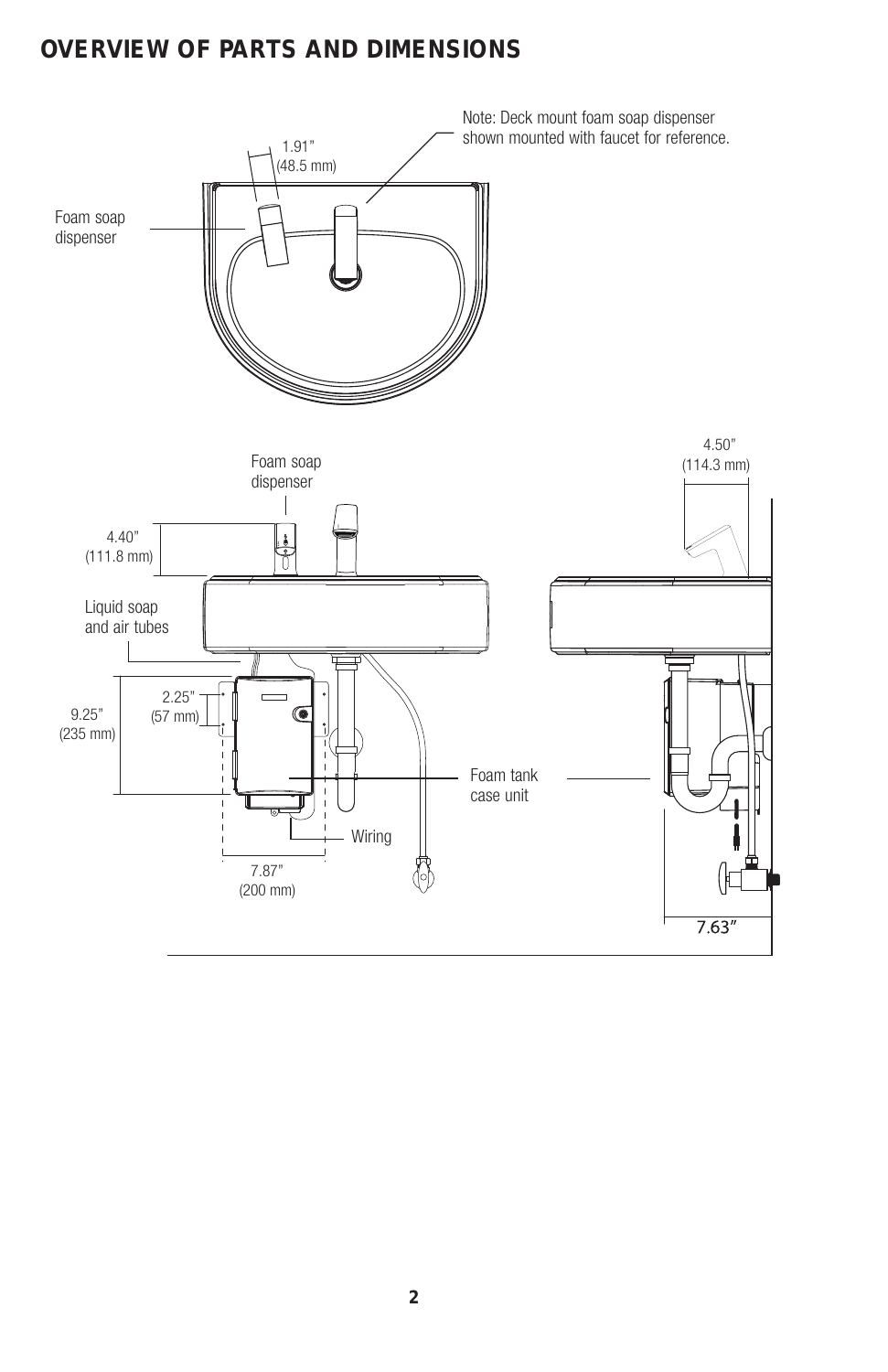# **INSTALLATION**

Check that all parts are included in original packaging for proper installation.

**Package contents:** Foam soap dispenser (1) Dispenser shank nut, washer and packing Connector case, stainless steel panhead screws (2) and adhesive pad (1) Tubing (1) Foam tank case unit (1) Screw kit (4-screw kit x 1) Foam tank case key (2) Tube clamp (2) Wire clip (2)

**Tools needed:** Drill 1/8" drill bit 1/4" masonry bit (if attaching to concrete wall) 1" hole drill for drilling through countertop Adjustable wrench or basin wrench Phillips head and slotted screwdrivers Utility knife Hammer Ruler/tape measure

#### **Cautions**

Before using the dispenser, thoroughly read the "Precautions" attached to the liquid products.

Immediately clean any spill on the floor to help avoid falling, injuries or other hazards.

**Choosing Installation Placement**

For indoor use only.

Do not install in areas with high humidity or

where the unit may be exposed to direct sunlight.

Install the unit on a sturdy horizontal surface that is in ambient temperature (0-35°C/32°-95°F).

Make sure foam tank case unit will be accessable from the underside of sink.

### **Prior to Installation**

An electrical outlet is needed for operation. It should be protected from any contact with water and be within the range of the power cord (approx. 70".) If no outlet is available, consult licensed electrician. (GFI outlet suggested per code.)

Locate final position of foam soap dispenser and drill 1" hole in counter top.

# **STEP 1.**

#### **Remove unnecessary components**

Remove unnecessary components from washbowl or horizontal surface that are mounted on the area where the foam soap dispenser will be installed.

# **STEP 2.**

**Install foam soap dispenser**

Insert the foam soap dispenser shank into the mounting hole. Secure the foam soap dispenser to the countertop using shank packing, washer

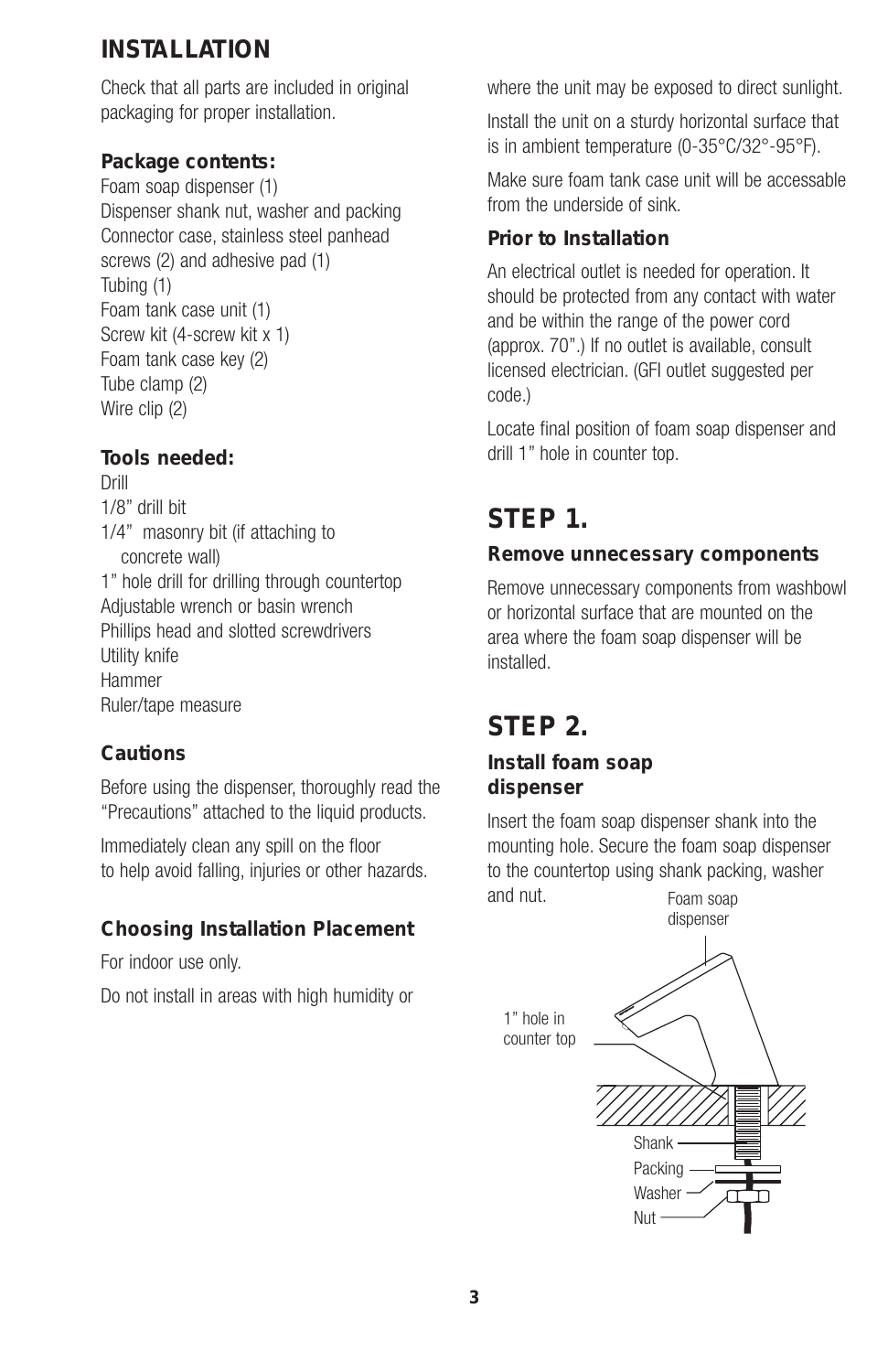# **INSTALLATION**

# **STEP 3.**

**Install foam tank case unit to wall**

Before installing on the wall, check that no other piping and wiring is running behind hole locations. Wall should be sufficiently reinforced or risk failure due to foam tank case unit falling.

- Determine a temporary position for mounting the foam tank case unit.
- Make sure unit is within reach of the liquid soap and air tube from the foam soap dispenser.
- Use the mounting bracket as a quide, mark where holes need to be drilled. **Important: Make sure bracket and foam tank case unit is mounted level.**
- When installing onto a concrete wall, drill holes 1.125" deep using a 1/4" masonry drill bit. Insert wall anchors into the holes and mount the dispenser using screws.
- When installing onto a wood wall, drill holes using a 1/8" drill bit and attach the dispenser using screws.

# **STEP 4.**

#### **Connect foam soap tube and air tube**

Connect the foam soap tube and air tube from the foam soap dispenser into the soap tube fitting and air tube fitting found on top of the foam tank case unit, respectively.

- Check soap tube tags and align with correct fittings as indicated on the fittings connection label.
- Cut the soap tube and the air tube at suitable lengths. Ends should be cut at right angles and tubes should be free of kinks and bends when connected.
- Insert soap tube and air tube into respective fittings and secure with tube clamps.



#### **Removing tubes**

When removing a tube from a fitting, remove the clamp first and then pull out the tube from the fitting.

To reconnect a removed tube to a fitting, retrim tip of the tube at right angle prior to connecting.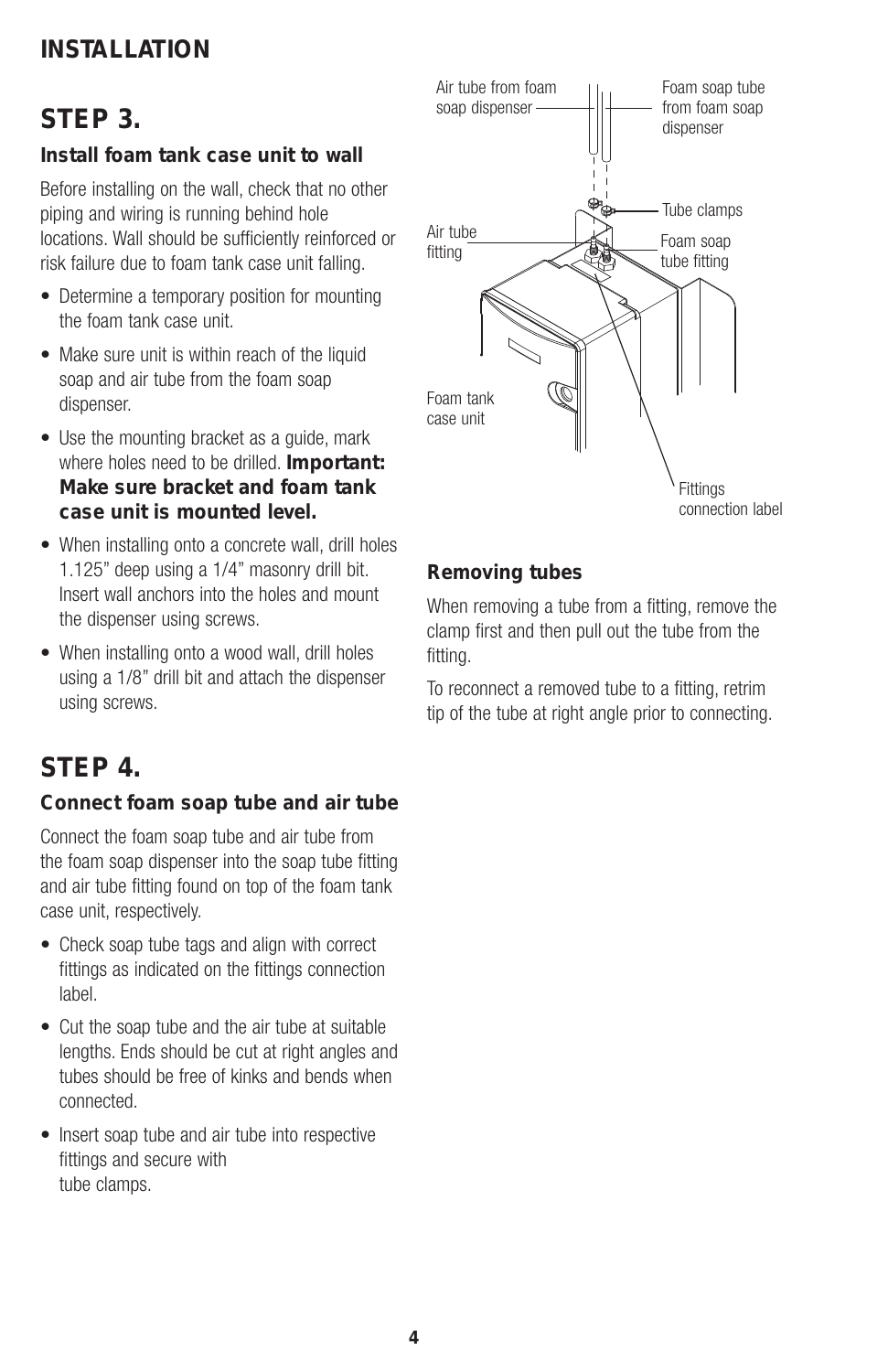#### **Connect wiring**

Connect the relay harness, which comes from the bottom of the foam tank base case unit, with the hand sensor harness, which comes from the foam soap dispenser.



#### **Protect wire connections**

Feed the connectors of the relay harness and hand sensor harness into the connector case as shown in illustration. After positioning all wiring, fold the connector case in half and close using two stainless steel panhead screws.

• Be careful not to pinch the wiring in the connector case.

#### **Mount connector case**

Completely clean the area where affixing the connector case. Remove liner and affix one side of the adhesive pad to the back of the connector case.

Remove the adhesive liner on the pad affixed on the connector case and attach to the underside or back of basin or sink.

- When mounting the connector case, screws must be accessable in case wiring needs accessing.
- Harness openings must face down to keep water from entering case.

#### **Attach wire guide clips**

• Attach wire guide clips to the bracket and secure wires.



**Plug in to electrical outlet**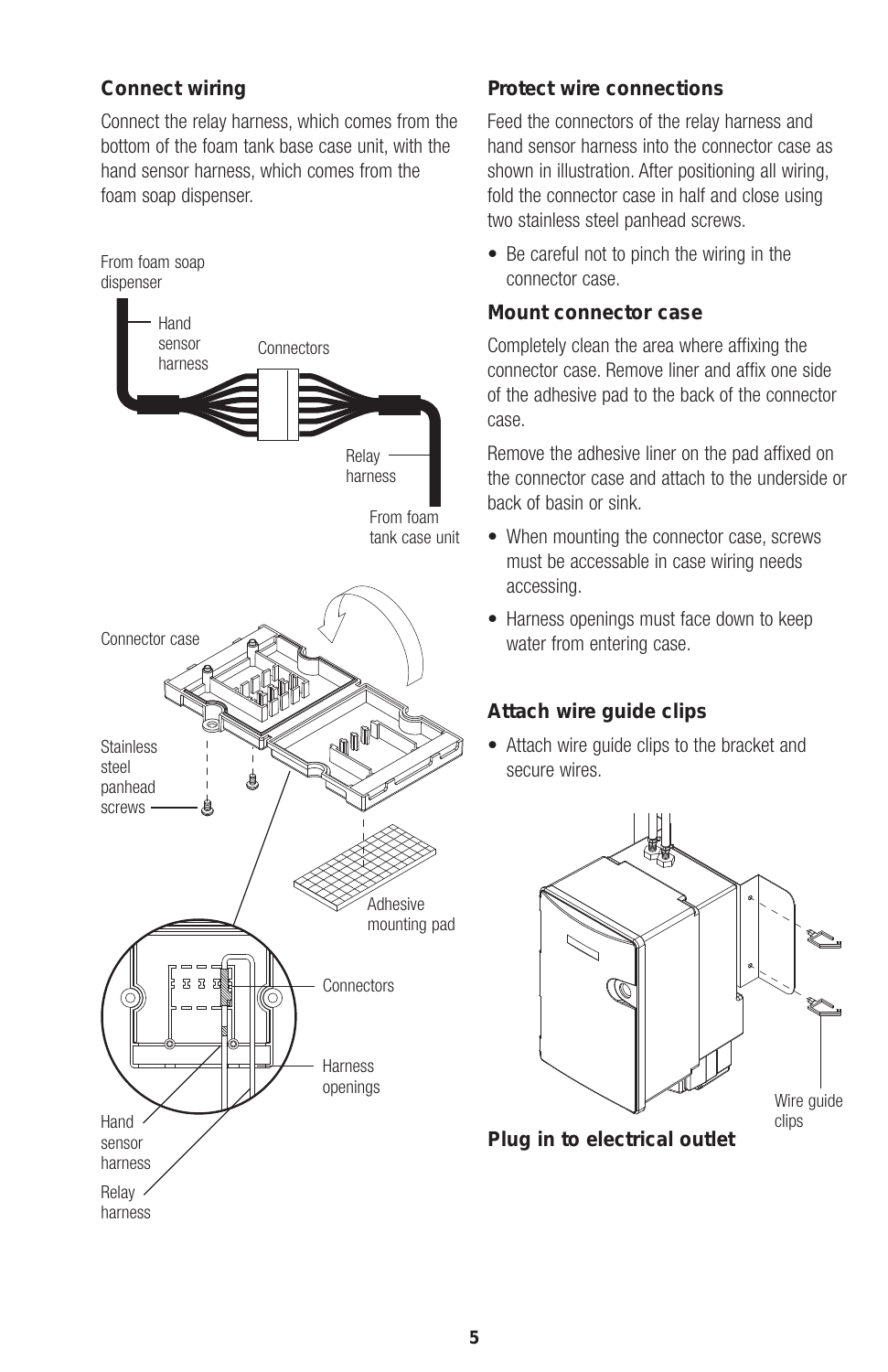# **OPERATION**

### **Operation**

Mount soap bottle to the foam tank case unit. Press the reset switch, which begins the pumping cycle to purge air from the tube. This step may be required twice to completely prime the unit.

Place hands under foam soap dispenser. The



sensor will detect the presence (approximately 0.6 seconds) and dispense foam soap from the foam soap dispenser.

Check for leaks from the bottle or dispensing unit. Soap should only be dispensed through the outlet spout.

NOTE: This procedure must be completed every time a bottle is replaced.

# **MAINTENANCE**

### **Replacing Soap**

The foam soap indicator light on the foam soap dispenser blinks and stops dispensing when the soap bottle in the foam tank case unit runs out. Change the soap bottle.

- Turn the key to open the foam tank case unit cabinet door.
- Remove the joint cap and dip tube and discard empty soap bottle.
- Insert the dip tube and attach the joint cap to the new bottle and install the bottle in



the tank cabinet. Be sure to attach the joint cap securely.

• Close the door and lock using key.

#### **Cleaning**

For reliable long-term use, perform regular maintenance for the unit. Be sure to turn off the operation switch and check that the operation light is off when maintenance is done. Remove soil with a soft, dry cloth. If the unit is seriously polluted on portions other than the hand sensor, use wet cloths properly diluted neutral detergent. Then remove the detergent with a soft damp cloth and then rub with a soft, dry cloth.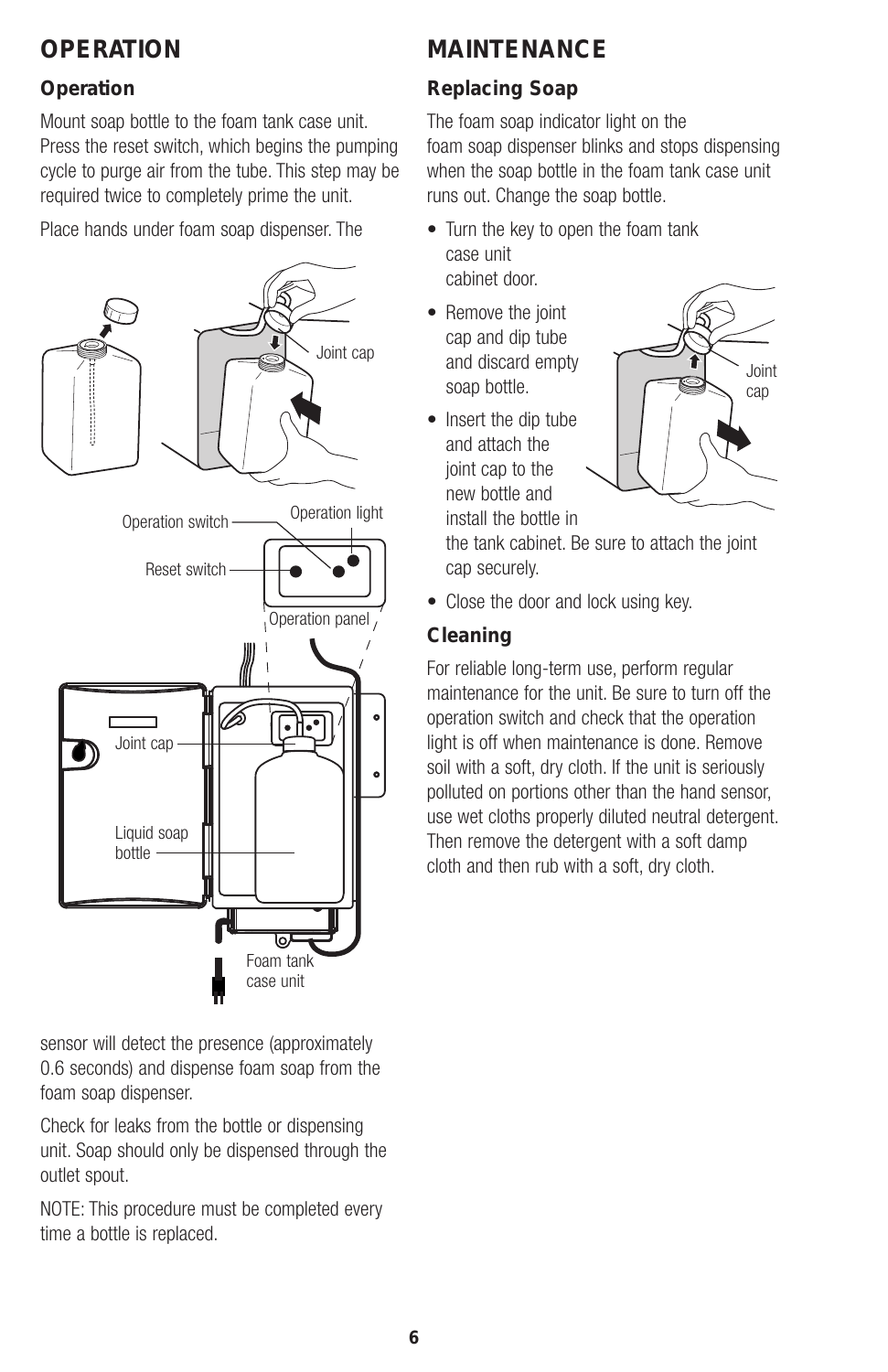#### **Cleaning the hand sensor**

Clean the hand sensor periodically (about once a month) according to the following procedure:

- Press the operation switch to OFF (the operation light goes off).
- Gently wipe the hand sensor area with a cloth moistened with warm water.
- Press the operation switch to ON (the operation light goes on).
- Make sure that the nozzles properly dispenses foam soap.

NOTE: Do not leave water drops on the hand sensor area. Remaining water drops may cause a malfunction.

#### **Cleaning foam soap dispenser**

If the tip of the soap nozzle is clogged, the dispensing capability may fail or function partially. Clean the nozzle according to the following procedure:

- Press the operation switch to OFF (the operation light goes off).
- Remove the nozzle using a 2.5 mm Hex key. Next, remove the internal mesh. Wash it with lukewarm water.
- Insert the mesh and then the nozzle back into the spout and tighten with the hex key.
- Turn ON the operation switch (the operation light goes on). Check the foam soap spraying state.
- Repeat as needed.



| bororo carin'ig ror repair        |                                                                                              |  |
|-----------------------------------|----------------------------------------------------------------------------------------------|--|
| Problem                           | Action                                                                                       |  |
| Unit does not operate.            | Check operation switch is on.<br>Check power plug is securely inserted to the outlet.        |  |
| Soap does not dispense.           | Soap bottle needs replacing.<br>Check soap dispensing nozzle for clog.<br>Clean hand sensor. |  |
| Liquid soap is not in foam state. | Check mesh is mounted in the<br>foam-dispensing nozzle.                                      |  |

#### **Before Calling for Repair**